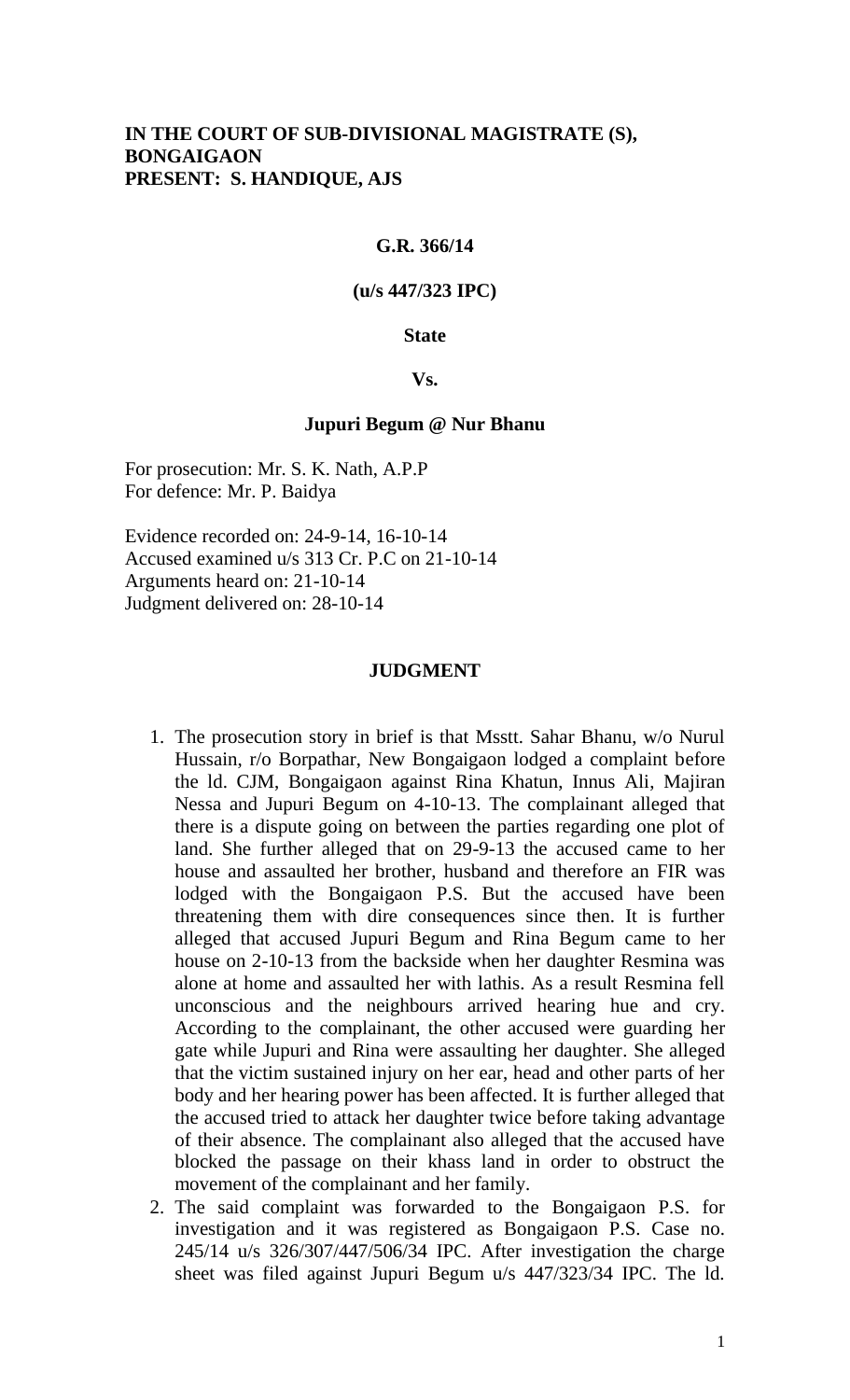CJM, Bongaigaon took cognizance of the case u/s 447/323/34 IPC against accused Jupuri Begum and transferred the case to this court. A separate file was forwarded to the JJB, Bongaigaon as against juvenile Rina Begum as disclosed from the charge sheet. After receiving the case record, the accused was summoned. The accused appeared and took bail. She was furnished with necessary copies u/s 207 Cr. P.C. The particulars of offence u/s 447/323 IPC were explained to the accused to which she pleaded not guilty and claimed trial.

3. During trial four witnesses were examined including the Investigating Officer (I/O). The accused was examined u/s 313 Cr. P.C which is of total denial. The accused declined to adduce defence evidence. Heard arguments from both the sides. The following points for determination have been framed in this case:

## **POINTS FOR DETERMINATION**

- *1. Whether the accused voluntarily assaulted Resmina Begum on 2-10- 13 in the evening and thereby committed an offence punishable u/s 323 IPC?*
- *2. Whether the accused trespassed into the compound of the complainant on 2-10-13 in the evening hours and thereby committed an offence punishable u/s 447 IPC?*

### **DECISIONS AND REASONS THEREOF**

- 4. Both the points are taken up together for convenience of discussion. The allegation against the accused is that she entered into the compound of the complainant while she was away from home and assaulted her daughter causing injuries to the victim. Let me examine the evidence on record.
- 5. *PW1 Sahar Banu* is the complainant. She deposed that the incident occurred one year back while she was in her shop. According to her, she got an information that her daughter Resmina has been assaulted by someone. Thereafter her daughter told her that the accused hit her with bamboo stick while she was lighting lamps in the evening. She stated that he daughter fell unconscious and her sister-in-law Asma Khatun had to sprinkle water on her to bring back her consciousness. She exhibited the FIR as Ext. 1. During cross examination she stated that her other children were at their maternal uncle's house which is 4 houses away. According to her no neighbours were present at that time. She testified that she took her daughter to the hospital but did not find the doctor. She stated that the police interrogated her after 7 months of the incident. She stated that the police did not seize the bamboo stick. She testified that the accused has also lodged a case against them. She admitted that they have a dispute with the accused.
- 6. *PW2 Resmina Khatun* is the victim of this case. She is 10 years old. She deposed that the incident occurred 1 year back when she was lighting lamps in the evening. She stated that she was alone at that time. She stated that as she was about to leave for her maternal uncle's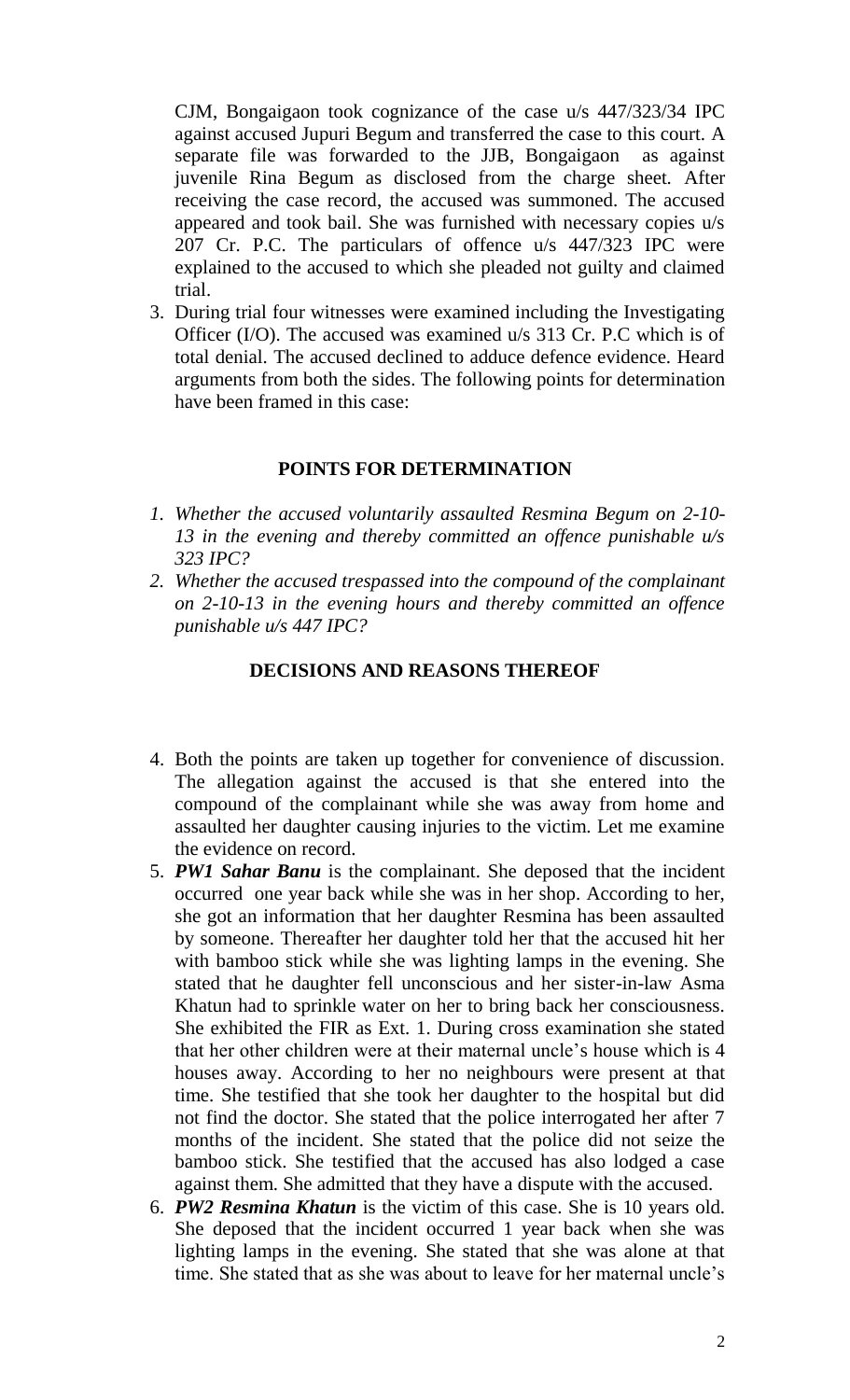house, Jupuri Begum ( accused ) and her daughter Rina came. She alleged that Jupuri assaulted her with a lathi and Rina slapped her. She stated further that she lost her consciousness and when she regained her consciousness she saw her maternal uncle, aunt, brothers around her.

- 7. During cross examination she stated that there is a dispute going on between the parties. She testified that there is no electricity at her home and none of the neighbours came. She stated that none witnessed the assault. She stated that the accused assaulted her inside her house. She testified that the police did not ask her. She stated that the accused hit her with a lathi on her back and it was bleeding. She denied that the accused did not assault her and she has been tutored by her mother.
- 8. *PW3 Asma Khatun* is the maternal aunt of the victim. She deposed that on the date of occurrence she head hue and cry at about 6/ 6.30 P.M and she rushed to the victim's house and saw that Resmina was lying unconscious. According to her, she sprinkled water on the victim and on regaining consciousness the victim told her that Jupuri and Rina assaulted her. During cross examination this witness testified that there is a disputed going on between the parties regarding a plot of land. She also testified that none of the neighbours were present at that time. From her testimony it appears her house is 4 houses away from the house of the victim. She denied that she did not state before the police that she was told about the incident by the victim.
- 9. *PW4* is the investigating officer ASI Phoren Ch. Das. He deposed that he took the charge of the investigation on 3-5-14 on the basis of the FIR forwarded to the police station by the court. He visited the place of occurrence on that day. He stated that the victim had got her medical examination done herself. He stated that the accused surrendered before him on 20-5-14. According to him he filed the charge sheet against the present accused and forwarded the charge sheet against juvenile Rina Begum to the JJB, Bongaigaon. He exhibited the sketch map as Ext. 2. During cross examination he stated that the FIR was lodged on 4-10-13 and he received charge of the investigation on 3-5-14. He too testified that there is a civil dispute going on between the parties. He testified that PW3 did not tell him that the victim told her about the alleged incident.
- *10.*The accused has denied her involvement in toto during her examination u/s 313 Cr. P.C. After perusal of the testimony of the above prosecution witnesses, it appears that all the three non formal witnesses are related witnesses. There is no independent witness in this case. Although there are neighbours around place of occurrence/the house of the victim, but no one saw her in unconscious state expect her aunt whose house is 4 houses away. The other children of the complainant were in their maternal uncle's house which is 4 houses away, but they were also not present right after the alleged incident. The Hon'ble Supreme Court in the case of *Kartik Malhar V. State of Bihar, (1996) 1 SCC 614, has held that a close witness who is a natural witness cannot be regarded as an interested witness. The term 'interested' postulates that the witness must have some direct interest in having the accused somehow or the other convicted for some animus or for some other reason.*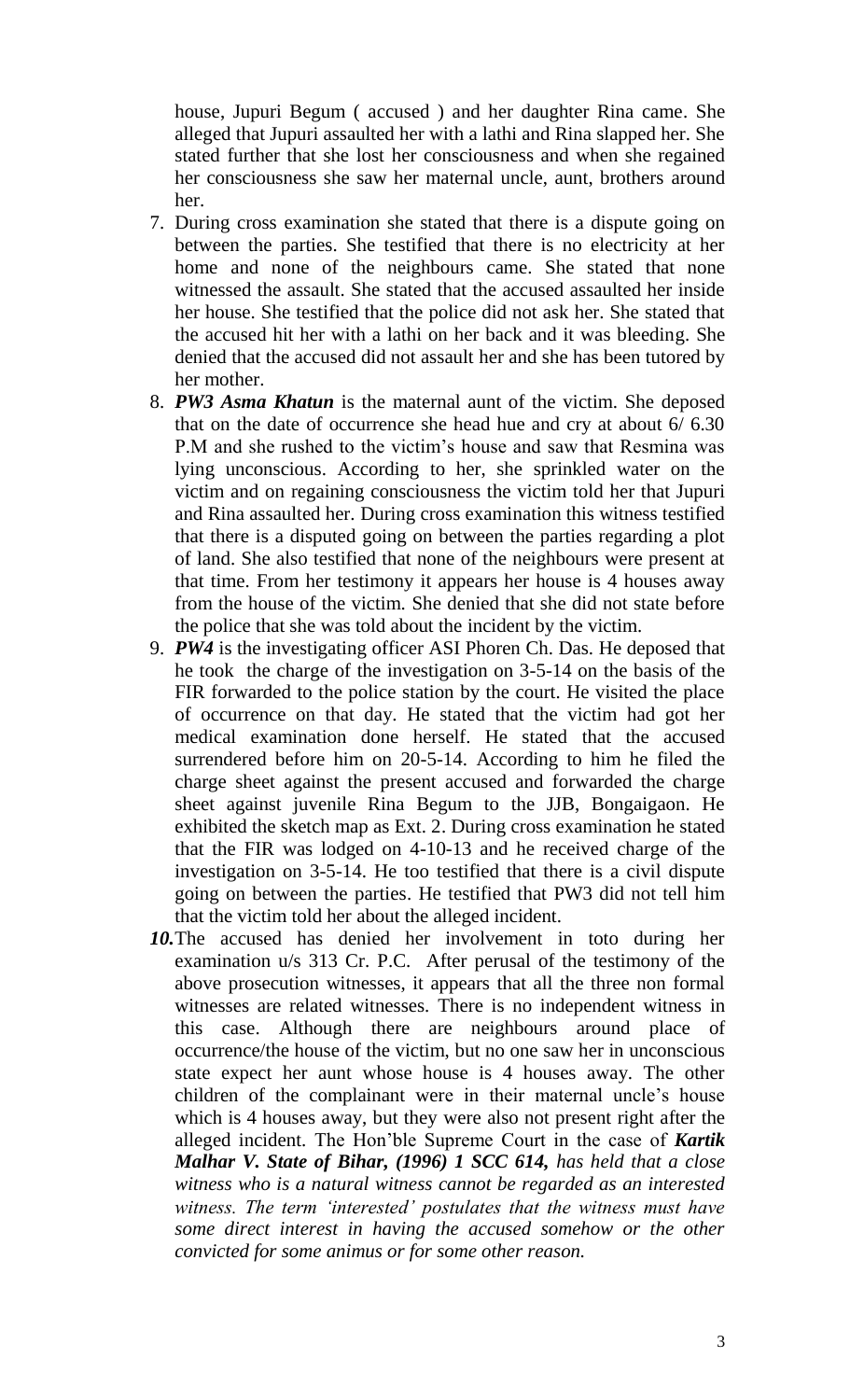- *11.*Admittedly, there is a civil dispute going on between the parties and the other side has also lodged a case against the complainant. The witnesses are related witnesses and seemed to be interested witness in the present facts and circumstances of the case.
- *12.*In the present case the victim is 10 years old. She stated that the accused assaulted her with a lathi on her back and it was bleeding. But PW1 and PW3 have not corroborated it. PW1 stated that she took the victim to the doctor but did not find the doctor. On the other hand the victim stated that she was taken to the doctor. In my view these are vital contradictions and fatal to the case.
- *13.*As regards child witnesses the view of the hon'ble Supreme Court can be summarised as follows*:*

**In Shivasharanappa and Ors. Vs. State of Karnataka** & **Jagadevappa** and Ors. **Vs. State of Karnataka and Ors.,** [MANU/SC/0470/2013](javascript:fnCitation() **(Equivalent Citation:** AIR2013SC2144) the hon'ble Supreme Court discussed several case laws and held :

"*Thus, it is well settled in law that the court can rely upon the testimony of a child witness and it can form the basis of conviction if the same is credible, truthful and is corroborated by other evidence brought on record. Needless to say, the corroboration is not a must to record a conviction, but as a rule of prudence, the court thinks it desirable to see the corroboration from other reliable evidence placed on record. The principles that apply for placing reliance on the solitary statement of witness, namely, that the statement is true and correct and is of quality and cannot be discarded solely on the ground of lack of corroboration, applies to a child witness who is competent and whose version is reliable."*

In *Dattu Ramrao Sakhare and Ors. v. State of Maharashtra* [MANU/SC/1185/1997](javascript:fnOpenGlobalPopUp() : (1997) 5 SCC 341, while dealing with the reliability of witness who was ten years old, the Supreme Court opined that a child witness, if found competent to depose to the facts and reliable, such evidence could form the basis of conviction. The evidence of a child witness and the credibility thereof would depend upon the circumstances of each case. The only precaution which the court should bear in mind while assessing the evidence of a child witness is that the witness must be a reliable one and his/her demeanour must be like any other competent witness and there is no likelihood of being tutored. Thereafter, the Court proceeded to lay down that there is no rule or practice that in every case the evidence of such a witness should be corroborated before a conviction can be allowed to stand but, as a rule of prudence, the court always finds it desirable to seek the